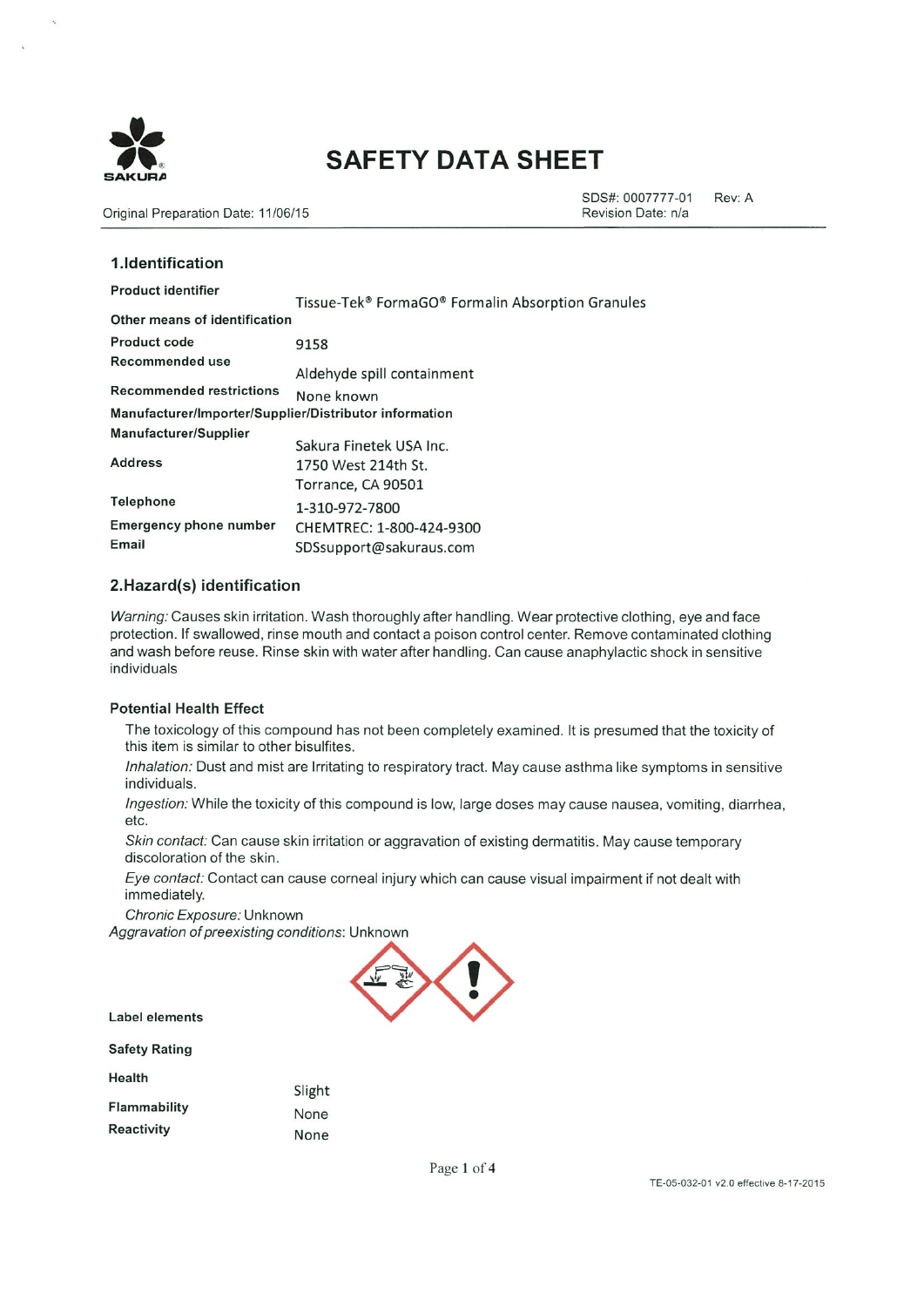|         | Product Name: Tissue-Tek® FormaGO® Formalin Absorption Granules | SDS#: 0007777-01 Rev Date: n/a |  |
|---------|-----------------------------------------------------------------|--------------------------------|--|
| Contact | Corrosive to skin and eves                                      |                                |  |

|                                        | COLLOSIVE TO SKILL GIT CARS                                                                                                                             |
|----------------------------------------|---------------------------------------------------------------------------------------------------------------------------------------------------------|
| <b>Recommended safety</b><br>equipment | Safety goggles, lab coat and proper gloves                                                                                                              |
| <b>Storage</b><br><b>Disposal</b>      | General storage                                                                                                                                         |
|                                        | Waste disposal is usually not restricted but local ordinances vary. Dispose of<br>contents and container in accordance with all government regulations. |

## 3. Composition/information of ingredients

#### **Mixtures**

 $\epsilon$ 

A mixture of trisodium phosphate, sodium metabisulfite and diatomaceous earth; the exact composition is proprietary information

#### 4. First-aid measures

| Inhalation          | Remove from source of exposure and get medical attention for any<br>breathing difficulty                                            |
|---------------------|-------------------------------------------------------------------------------------------------------------------------------------|
| <b>Skin contact</b> | Wash affected area with water. Get medical advice if irritation develops                                                            |
| Eye contact         | Rinse thoroughly with running water. Get medical advice<br>Rinse mouth with water and get medical attention. Never give anything by |
| Ingestion           | mouth to an unconscious person                                                                                                      |

# 5. Fire-fighting measures

| Suitable extinguishing media                  | Any means suitable for surrounding fire         |
|-----------------------------------------------|-------------------------------------------------|
| Specific hazards arising from<br>the chemical | Pyrolysis will release corrosive sulfur dioxide |

# 6. Accidental release measures

| Methods and materials for   | Absorb with a suitable absorbent and dispose. Clean area with water |
|-----------------------------|---------------------------------------------------------------------|
| containment and cleaning up |                                                                     |

# 7. Handling and storage

| Conditions for safe storage,    | Store in a closed container in a general chemical storage area |
|---------------------------------|----------------------------------------------------------------|
| including any incompatibilities |                                                                |

## 8. Exposure controls/personal protection

| <b>Hand protection</b>        | Protective gloves are recommended as part of good laboratory practice                                                                                             |  |  |  |  |
|-------------------------------|-------------------------------------------------------------------------------------------------------------------------------------------------------------------|--|--|--|--|
| <b>Ventilation System</b>     | Usually not required. When required, Refer to the ACGIH document,<br>"Industrial Ventilation, a Manual of Recommended Practices" for details<br>about ventilation |  |  |  |  |
| <b>Respiratory protection</b> | Usually not required. In case of emergency, or when exposure levels are<br>unknown, use a positive pressure, full face piece, air supplied respirator.            |  |  |  |  |
| <b>Thermal hazards</b>        | Excessive cold/heat and light                                                                                                                                     |  |  |  |  |
| <b>Skin protection</b>        | Protective gloves are recommended as part of good laboratory practice                                                                                             |  |  |  |  |
| Eve protection                | Laboratory safety goggles or similar products are recommended as part<br>of good laboratory practice                                                              |  |  |  |  |

## 9. Physical and chemical properties

 $\bar{\mathbf{r}}$ 

 $\overline{\phantom{a}}$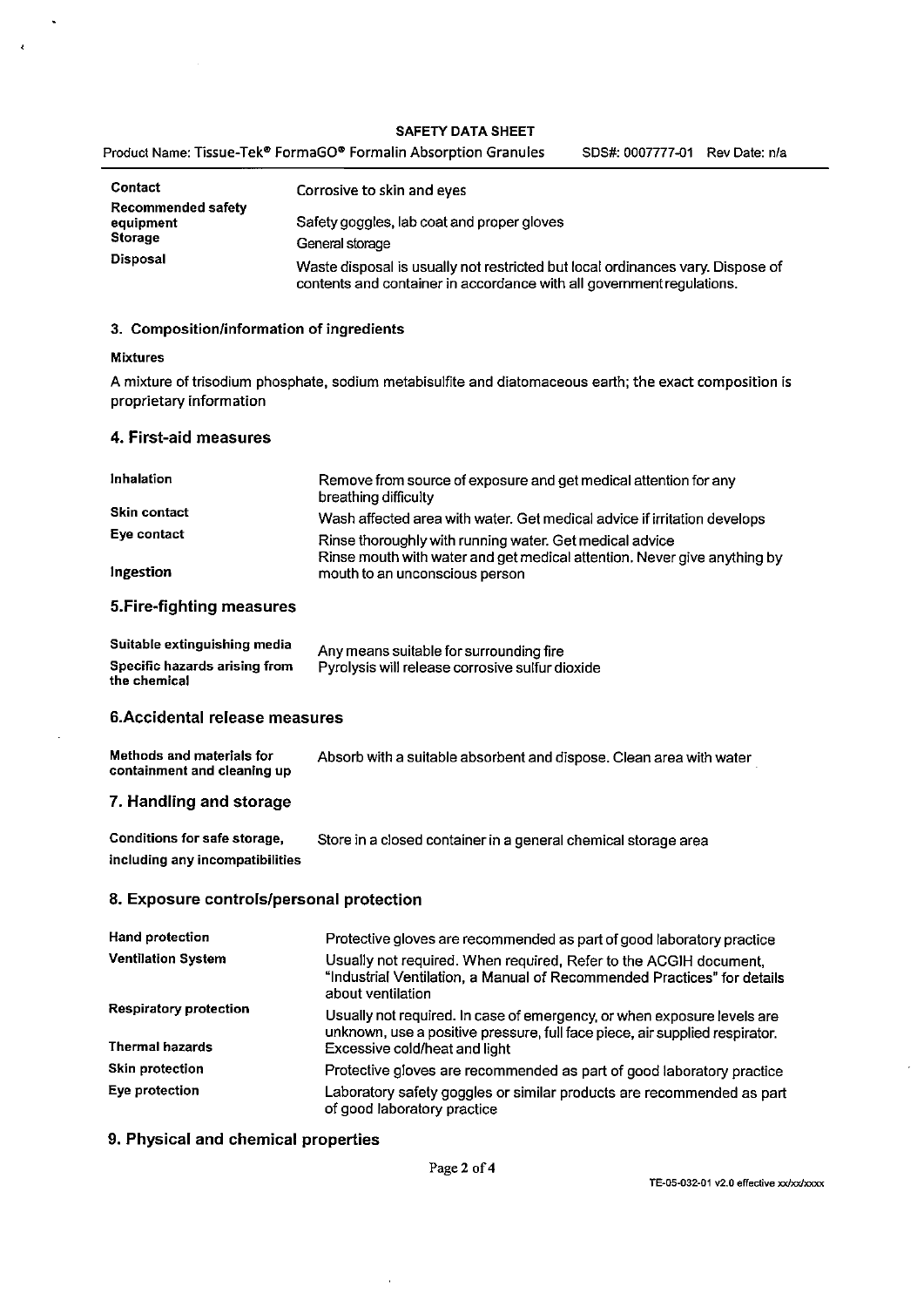Product Name: Tissue-Tek® FormaGO® Formalin Absorption Granules

SDS#: 0007777-01 Rev Date: n/a

| Appearance                                   | A white crystalline powder |
|----------------------------------------------|----------------------------|
| <b>Physical state</b>                        | Solid                      |
| Form                                         | Powder                     |
| Color                                        | White                      |
| Initial boiling point and boiling            | N/A                        |
| range                                        |                            |
| Flash point                                  | N/A                        |
| <b>Evaporation rate</b>                      | N/A                        |
| Upper/lower flammability or explosive limits |                            |
| <b>Flammability limit – lower (%)</b>        | N/A                        |
| Flammability limit - upper (%)               | N/A                        |
| Explosive limit - lower (%)                  | N/A                        |
| Explosive limit - upper (%)                  | N/A                        |
| Vapor pressure                               | N/A                        |
| Vapor density                                | N/A                        |
| Density                                      | N/A                        |
| Solubility (water)                           | N/A                        |
|                                              |                            |

## 10. Stability and reactivity

| <b>Chemical stability</b>        | Contact with acids will release sulfur dioxide |
|----------------------------------|------------------------------------------------|
| <b>Hazardous polymerization</b>  | Will not occur                                 |
| <b>Conditions to avoid</b>       | Excessive cold/heat and light                  |
| Incompatible materials           | Incompatible with acids                        |
| Hazardous decomposition products | May release hazardous sulfur dioxide           |

## 11. Toxicological information

## Section XI - Toxicological Information

None relating to normal exposure.

Cancer lists: None of the product components have or are anticipated to have known carcinogenicity.

# 12. Ecological information

| <b>Environmental Fate</b>     | Biodegradable       |
|-------------------------------|---------------------|
| <b>Environmental Toxicity</b> | None after dilution |

#### 13. Disposal considerations

Waste disposal is usually not restricted but local ordinances vary. Dispose of contents and container in accordance with all government regulations

#### 14. Transport information

Not regulated

# 15. Regulatory information

l,